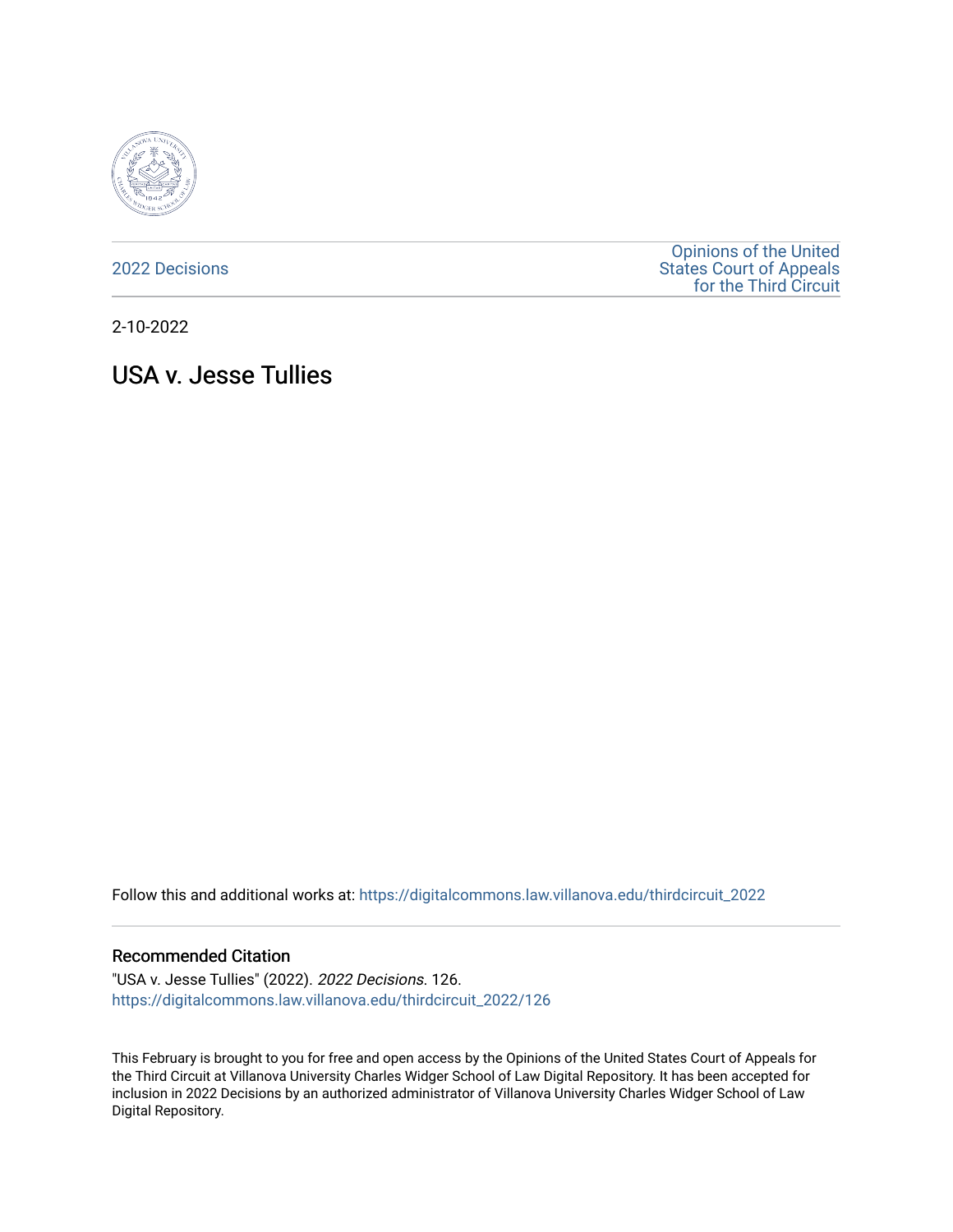## NOT PRECEDENTIAL

# UNITED STATES COURT OF APPEALS FOR THE THIRD CIRCUIT

Nos. 19-2957 and 19-2976

## UNITED STATES OF AMERICA

v.

### JESSE TULLIES,

Appellant in case no. 19-2957

## UNITED STATES OF AMERICA

v.

EUGENE WILLIAMS,

Appellant in case no. 19-2976

On Appeal from the United States District Court for the District of New Jersey (D.C. Criminal Action Nos. 2-18-cr-00021-001 and 2-18-cr-00021-002) District Judge: Honorable Kevin McNulty

> Submitted Under Third Circuit LAR 34.1(a) November 16, 2020

l

Before: AMBRO, BIBAS and ROTH, Circuit Judges

(Opinion filed: February 10, 2022)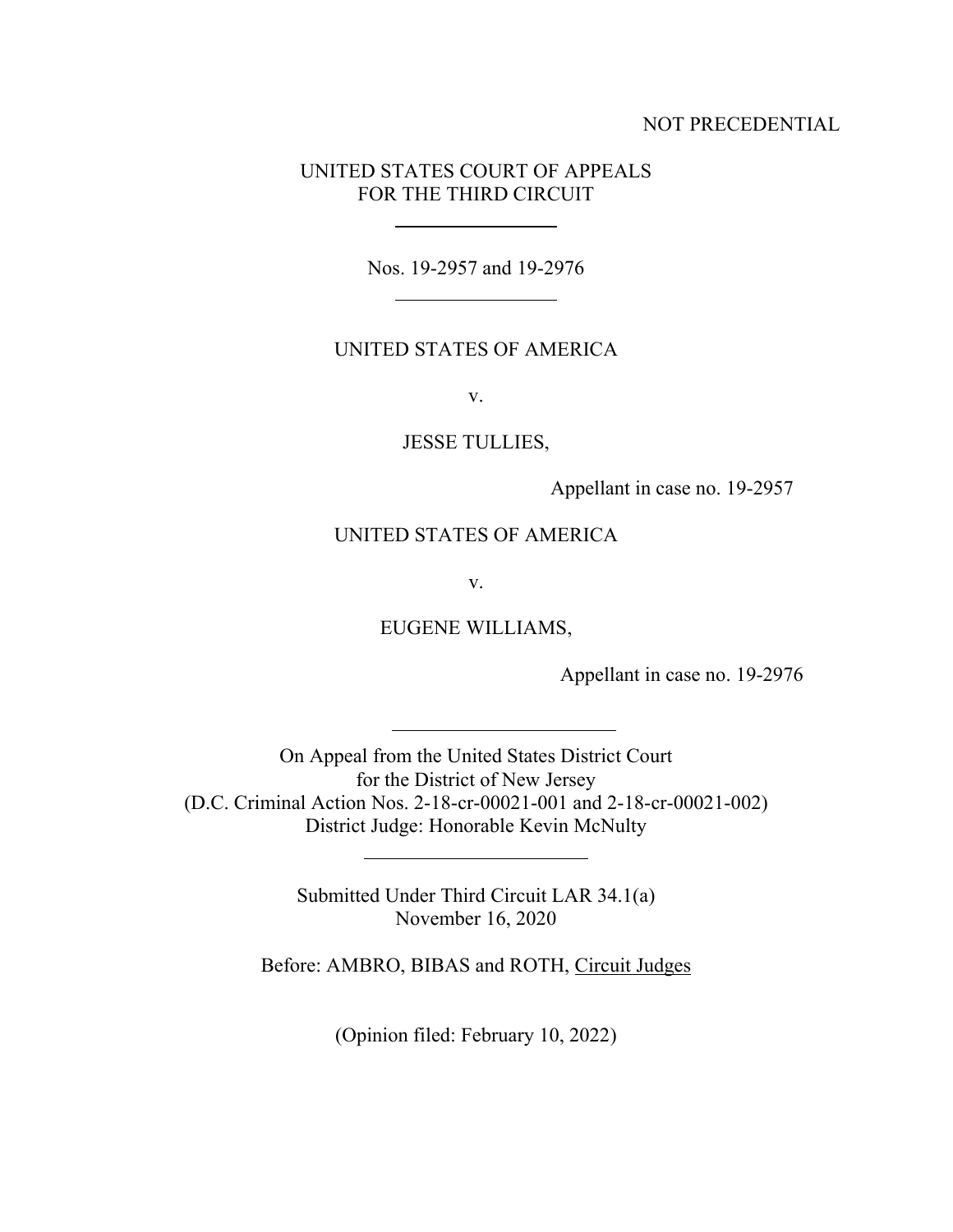#### OPINION\*

#### AMBRO, Circuit Judge,

Defendants Jesse Tullies and Eugene Williams (unless otherwise noted, jointly referred to as "Defendants") were tried together and convicted for selling drugs and illegally possessing firearms. They appealed their convictions, and we consolidated the appeals. Because neither Defendant has shown any redressable error, we affirm their convictions.

# **I.**

Detective Yusef Ellis and his colleagues at the Essex County Sherriff's Office arrested Defendants after observing them sell heroin in Newark, New Jersey, to John Potts and an unidentified woman. On arrest, law enforcement searched Tullies and Williams' car and found significant amounts of crack cocaine and heroin along with three loaded 9-millimeter handguns. This resulted in the following charges: conspiracy to distribute heroin in violation of 21 U.S.C. § 846; distribution of heroin, in violation of 21 U.S.C. § 841(a), (b)(1)(C); possession with intent to distribute crack, in violation of 21 U.S.C. §  $841(b)(1)(C)$ ; possession of a firearm by a convicted felon, in violation of 18

<sup>\*</sup> This disposition is not an opinion of the full Court and pursuant to I.O.P. 5.7 does not constitute binding precedent.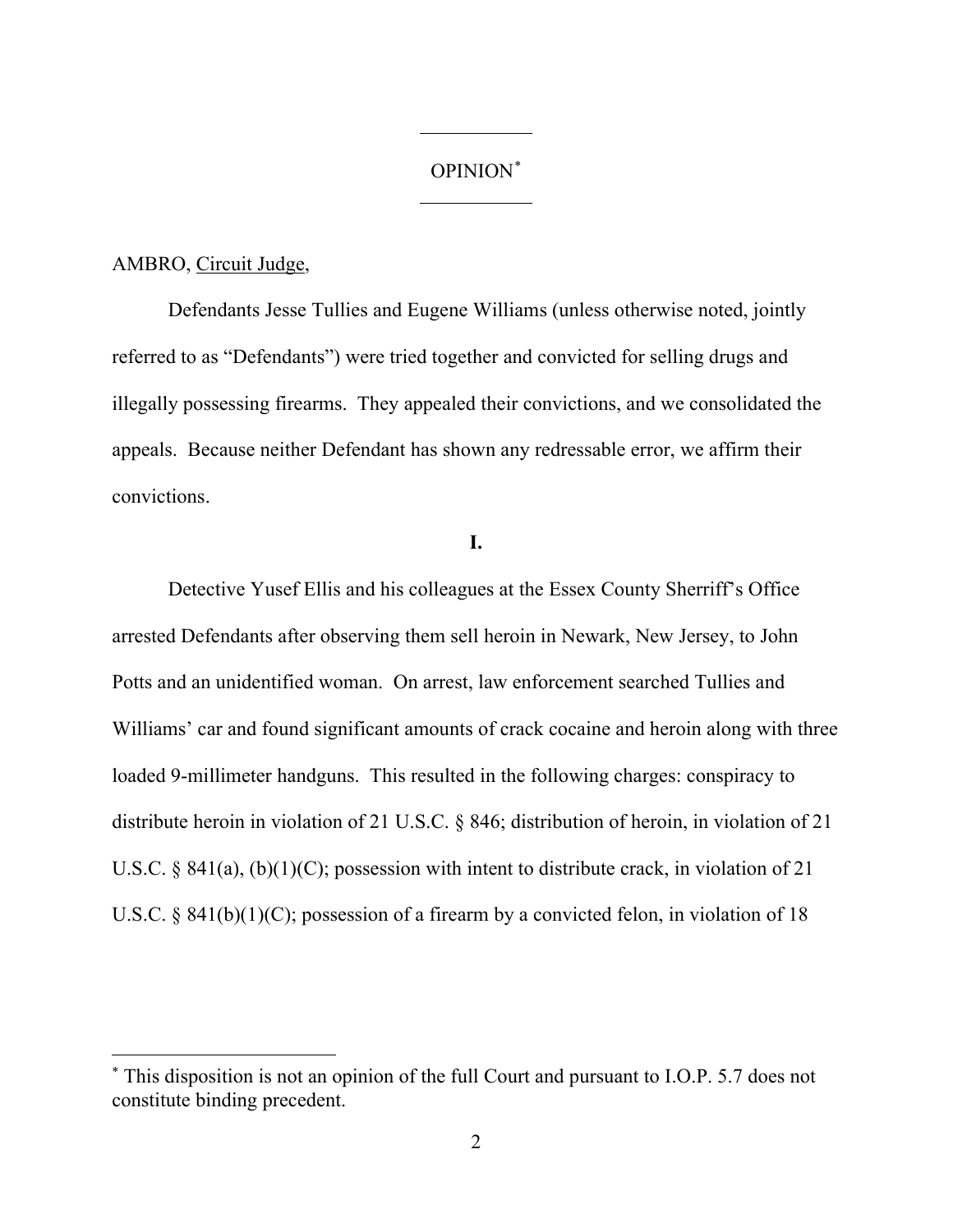U.S.C.  $\S 922(g)(1)$ ; and possession of a firearm in furtherance of a drug trafficking crime, in violation of 18 U.S.C.  $\S$  924(c)(1)(A).

A three-day joint jury trial followed. Defendants argued that Ellis was lying, they had been near the drug sale for unrelated reasons, and different individuals must have sold the heroin. The jury first considered the counts other than the felon-in-possession charges and convicted Defendants on those charges. It then received stipulations stating that each Defendant had previously been "convicted of a crime punishable by imprisonment for a term exceeding one year." Convictions then followed on the felon-inpossession charges. The District Court denied Defendants' motions for a judgment of acquittal or in the alternative for a new trial.

## **II.**

Defendants requested new trials for their felon-in-possession charges under 18 U.S.C.  $\S 922(g)$ .<sup>1</sup> Their reasoning was that the Government did not prove, as required by *Rehaif v. United States*, 139 S. Ct. 2191, 2194 (2019), that each of them knew he was a felon (meaning someone who has been convicted of a crime punishable by more than one year in prison) at the time he possessed the firearms at issue. Indeed, that is correct. *See Greer v. United States*, 141 S. Ct. 2090, 2095 (2021). But neither Defendant made an objection at trial, and so we review only for plain error. *See United States v. Vosburgh*, 602 F.3d 512, 531 (3d Cir. 2010). There must be an error, it must be plain, it must affect

<sup>1</sup> The District Court incorrectly instructed the jury that Tullies and Williams did *not* need to have knowledge of their prior felony status. Both Defendants stipulated that they had prior felonies, but their stipulations did not address when they were aware of this fact.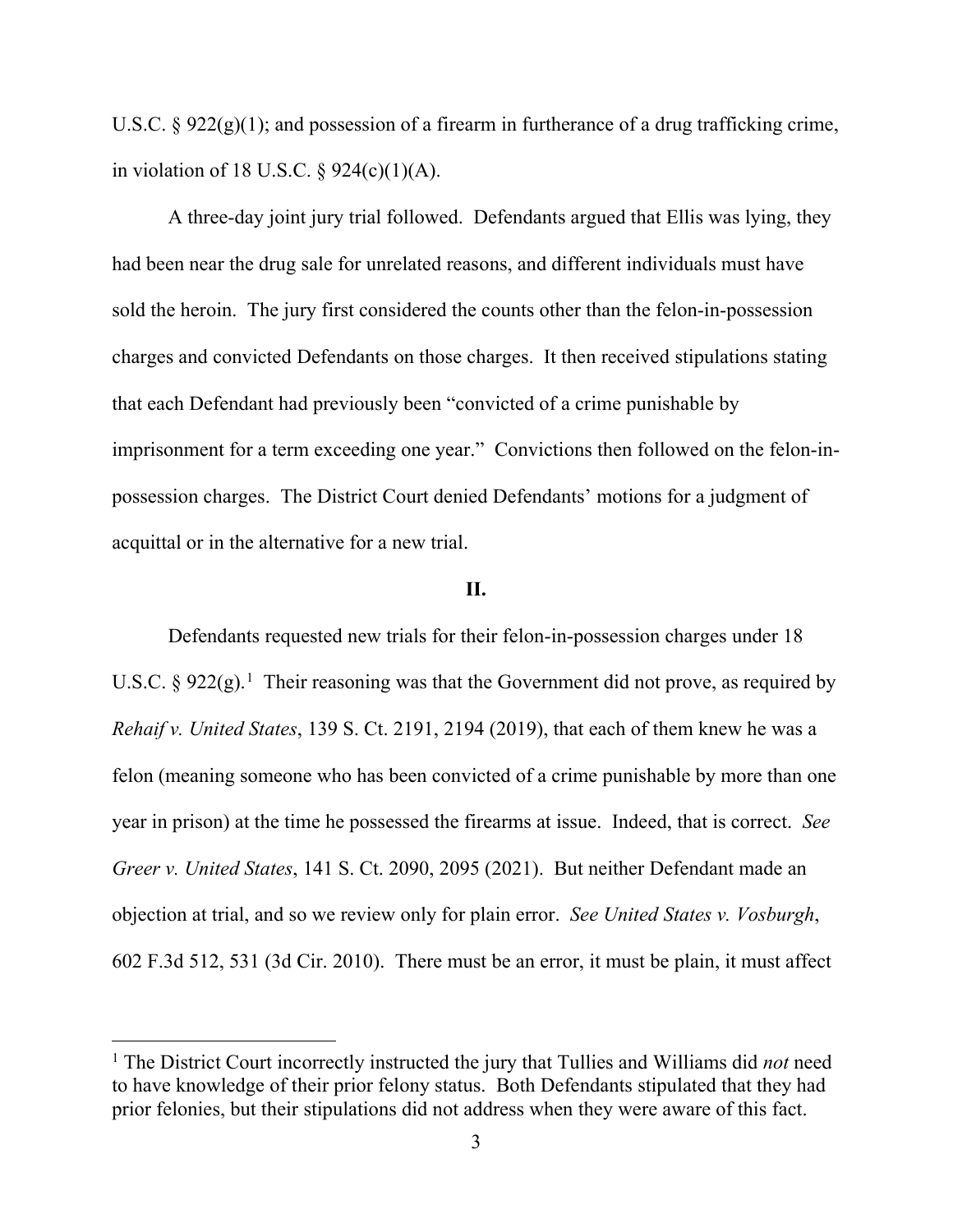the Defendants' "substantial rights," and it must be the case that leaving the error uncorrected would "seriously affect<sup>[]</sup> the fairness, integrity or public reputation of judicial proceedings." *United States v Olano*, 507 U.S. 725, 732 (1993) (quoting *United States v. Young*, 470 U.S. 1, 15 (1985)).

What this means practically is that each Defendant must show (among other things) "there is a reasonable probability that he would have been acquitted." *Greer*, 141 S. Ct. at 2097 (internal quotation marks and citation omitted). But "[i]f a person is a felon, he ordinarily knows he is a felon," *id.*, and neither Defendant has offered any evidence that his case is extraordinary. Williams contends that he would have argued he was unaware he was a felon because New Jersey does not use the term "felon." But he does not suggest being unaware of a conviction for at least one crime punishable by over one year in prison. This is not surprising, as Williams had served over three years' imprisonment for two of his several prior felonies. In Tullies's case, he had at least eleven prior sentences of over one year and had served multiple terms of imprisonment of at least one year. Because their presentence reports confirm their felon status and they offer no evidence suggesting they were unaware they had been convicted of crimes punishable by over one year's imprisonment, Defendants cannot show by a reasonable probability that the jury would have acquitted them. *See Greer,* 141 S. Ct. at 2097–98 (noting that we "may consider the *entire* record" on plain-error review, "including information contained in a pre-sentence report" (emphasis in original)).

4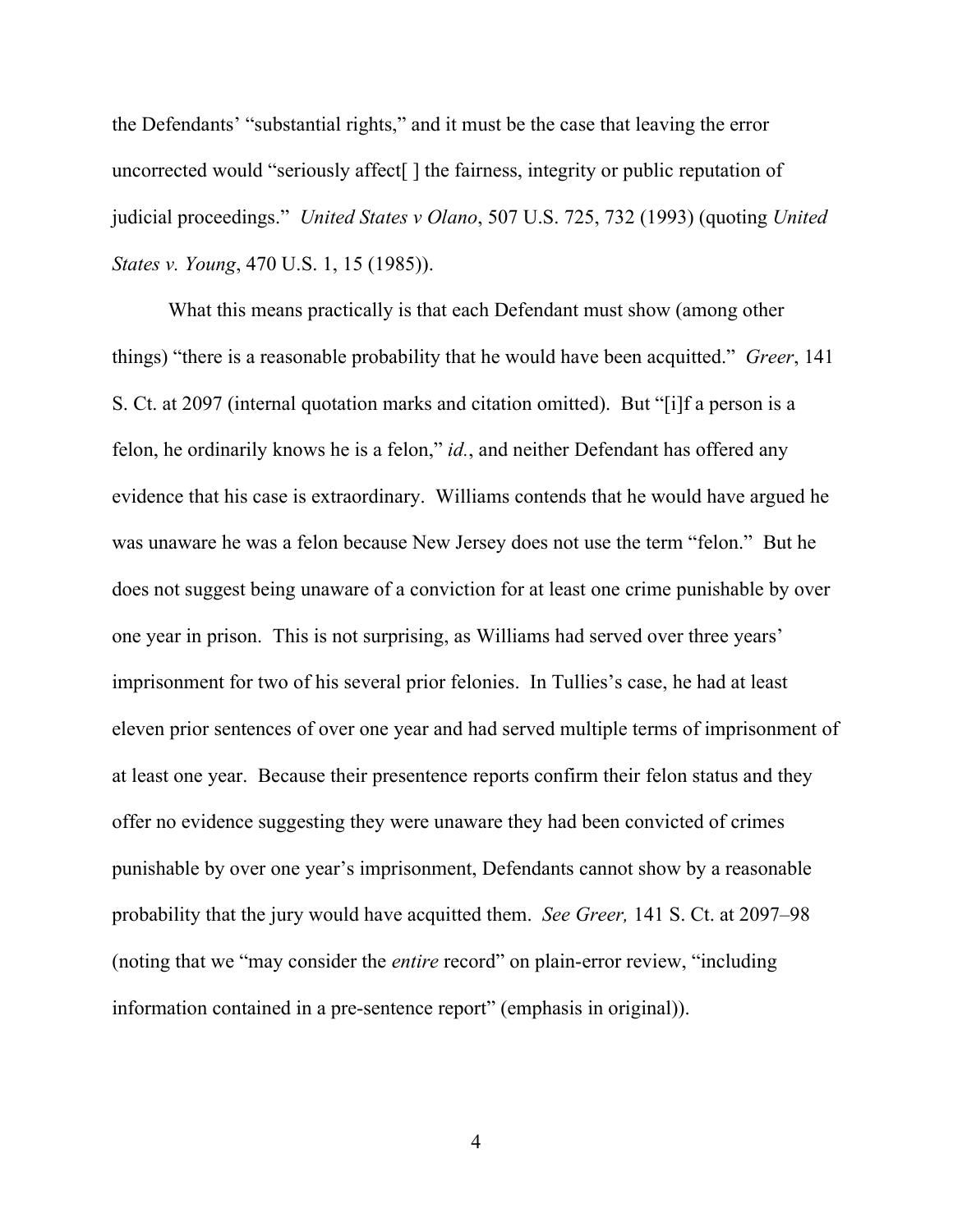**III.**

Besides the *Rehaif* error, each Defendant raises an additional issue on appeal. Tullies argues that the Government's questioning of Potts created the impression that Tullies only remained silent because he was guilty in violation of his Fifth Amendment protections. Williams contends that the District Court erred in declining either to overturn the jury's verdict or to grant a new trial on the firearm convictions because there was insufficient evidence to show Williams constructively possessed the guns and ammunition at issue. We consider each in turn.

Tullies fails to show that the Government improperly questioned Potts during the trial. Potts testified that he bought drugs from two unidentified individuals rather than from either Defendant. The Government impeached Potts's testimony by eliciting that he only began saying he bought drugs from a third party after talking to Williams's wife. He had previously remained silent.

Tullies now argues this line of questioning violated his Fifth Amendment protections by suggesting that Potts did not make a statement to the police because he (Potts) was guilty. Tullies further asserts that the Government invited the jury to make the same inference about his decision not to speak to law enforcement. He did not press this argument before the District Court. Therefore, we review for plain error. *United States v. Iglesias*, 535 F.3d 150, 158 (3d Cir. 2008).

Tullies cannot articulate any error, let alone a plain one. The cases he relies on all involve examination of the defendant himself, *see Doyle v. Ohio*, 426 U.S. 610, 611 (1976); *Carter v. Kentucky*, 450 U.S. 288, 293–94 (1981), but here Tullies objects to the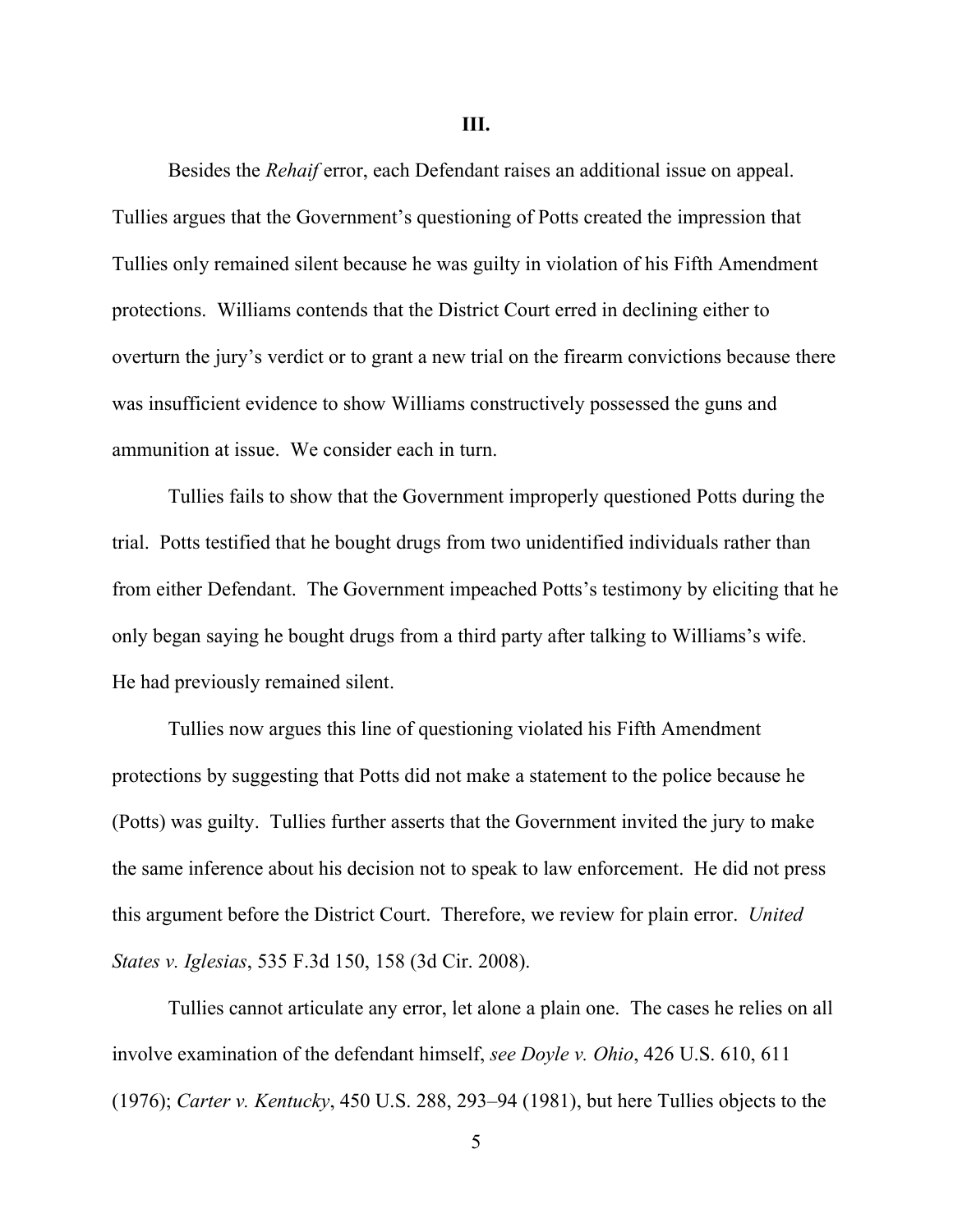cross-examination of a third party. The Government's questioning did not suggest any inference should be drawn from Tullies's initial silence, and, in any case, the District Court issued clear curative instructions. Nor does Tullies explain why the jury would have drawn an improper inference about him based on Potts's conduct. In sum, Tullies cannot show the Government acted improperly in eliciting relevant impeachment testimony.

The District Court also did not err in declining to give Williams a new trial or denying his Rule 29 motion for judgment of acquittal. When reviewing a district court's decision to deny a Rule 29 motion, "[w]e review sufficiency of the evidence 'in the light most favorable to the prosecution' to determine whether 'any rational trier of fact could have found the essential elements of the crime beyond a reasonable doubt.'" *United States v. Garner*, 915 F.3d 167, 169 (3d Cir. 2019) (*quoting United States v. Caraballo-Rodriguez*, 726 F.3d 418, 424–25 (3d Cir. 2013) (*en banc*)). We review denials of Rule 33 motions for a new trial for abuse of discretion. *United States v. Kelly*, 539 F.3d 172, 181 (3d Cir. 2008).

An individual constructively possesses a firearm if he "knowingly has both the power and the intention at a given time to exercise dominion or control over [it], either directly or through another person or persons." *United States v. Iafelice*, 978 F.2d 92, 96 (3d Cir. 1992) (quoting *United States v. Blackston*, 940 F.2d 877, 883 (3d Cir. 1991)). Here, Ellis saw Williams accessing drugs in a car's rear bumper. The firearms were also in the car's bumper, and at least one was immediately adjacent to the drugs. The jury found that Williams had possession of these drugs. It also heard testimony about how

6